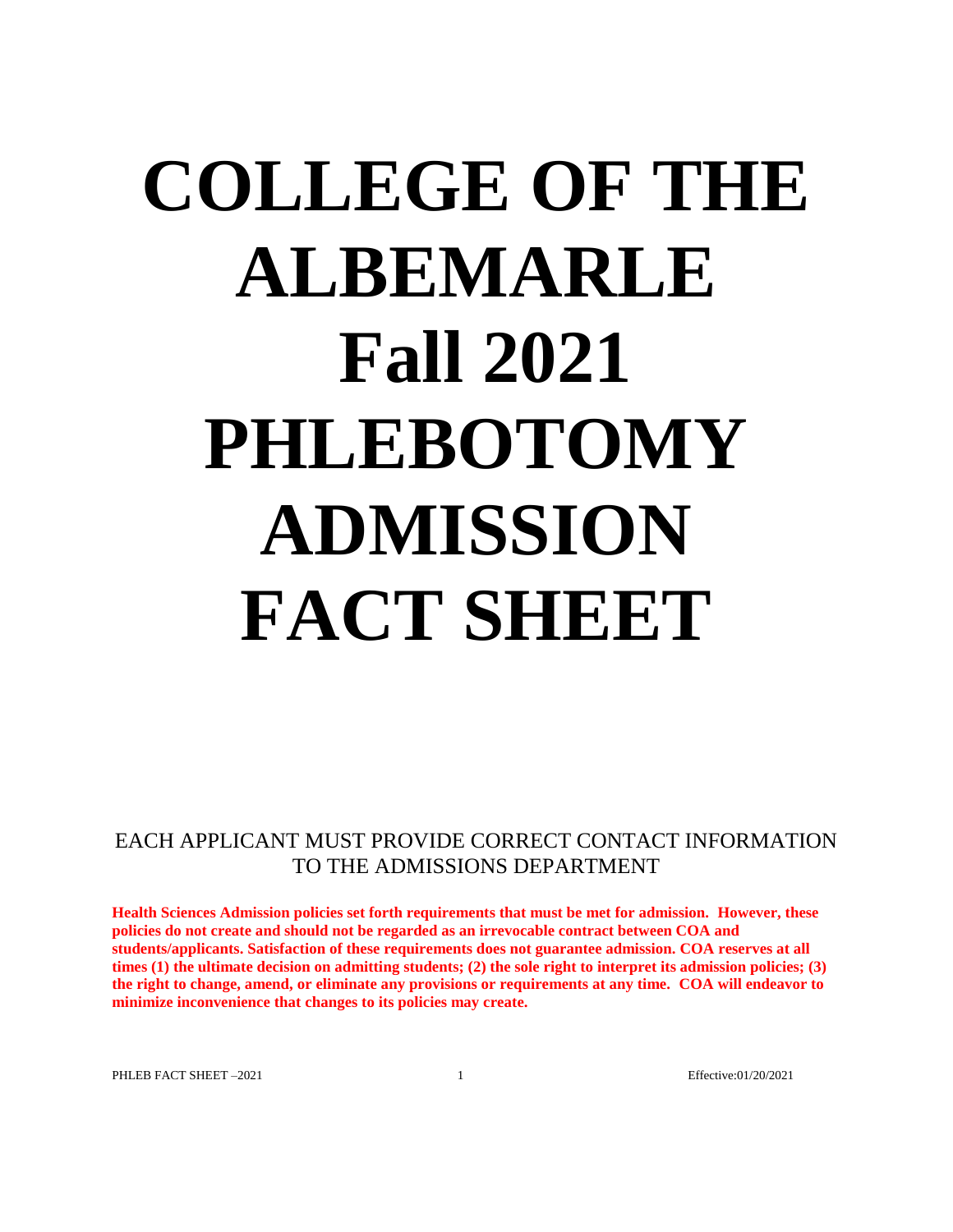## **COLLEGE OF THE ALBEMARLE PO BOX 2327 1208 NORTH ROAD STREET ELIZABETH CITY, NC 27906-2327 (252) 335-0821 EXT. 2221 (ADMISSIONS OFFICE)**

#### **PHLEBOTOMY PROGRAM FACT SHEET**

The admission process outlined in this fact sheet was developed by the Phlebotomy faculty and is to be implemented by the Admissions Office with Phlebotomy faculty oversight.

## **PHASE I: PRE-ADMISSION REQUIREMENTS:**

Applicants seeking admission into the Phlebotomy program must complete the following steps **by June 15 th 2021** in order to be considered for acceptance for the Fall Semester 2021 (At the discretion of the Phlebotomy Program Coordinator, some applications may be considered after the deadline.)

| A.            | <b>Complete and submit a COA Application for Admission, which expresses interest in the</b>                        |
|---------------|--------------------------------------------------------------------------------------------------------------------|
|               | Phlebotomy program, to the Admissions Office, Elizabeth City Campus.                                               |
| <b>B.</b>     | Bring or send an official high school transcript and all official post-secondary                                   |
|               | transcripts, if applicable, to the Admissions Office.                                                              |
| $\mathcal{C}$ | Attendance at a Health Sciences & Wellness Programs (HSWP) Orientation Session                                     |
|               | is highly recommended, for a review of the admission process. Check with the admission                             |
|               | department or the Health Sciences Admission Coordinator for scheduled dates and times. On-line                     |
|               | orientation can be viewed at:                                                                                      |
|               | http://newalbemarle.mediasite.mcnc.org/mcnc/Play/b70d20c908fc4b8dba0fdc9320c6dc241d                                |
| D.            | Achieve minimum English, Math, and Reading competencies.                                                           |
|               | Minimum English, Reading, and Math competencies must be met and may be accomplished by a                           |
|               | variety of measures, including previous placement test scores, standardized test scores, and/or                    |
|               | previous developmental coursework.                                                                                 |
|               |                                                                                                                    |
|               | To qualify for the Phlebotomy program, the student must meet all the pre-requisites for                            |
|               | ENG 111 (without a co-requisite requirement.)                                                                      |
|               | To qualify for the Phlebotomy program, the student must meet all the pre-requisites for                            |
|               | MAT 110 (without a co-requisite requirement.)                                                                      |
|               | Note: The course listed is the <i>expected level of minimal competency</i> and may not be a required course within |
|               | the program itself. Students should meet with an academic advisor if they do not meet this requirement and         |
|               | need guidance on course selection.                                                                                 |
| E.            | Achieve and maintain a 2.0 minimum cumulative grade point average on the transcript                                |
|               |                                                                                                                    |
|               | of record (most recent transcript with 12 accredited credit hours or more). If the transcript of                   |
|               | record is not the COA transcript and the student has taken courses at COA, then the COA                            |
|               | transcript must also show a 2.0 minimum cumulative grade point average (regardless of the                          |
|               | number of hours). If the most recent 12-hour transcript of record is the high school transcript, the               |
|               | unweighted GPA will be used. Achieve a minimum of "C" grade on each relevant COA or                                |
|               | transfer course. Only grades of "C" or better will be accepted for point earning, transfer purposes,               |

PHLEB FACT SHEET -2021 2 Effective:01/20/2021

and program completion.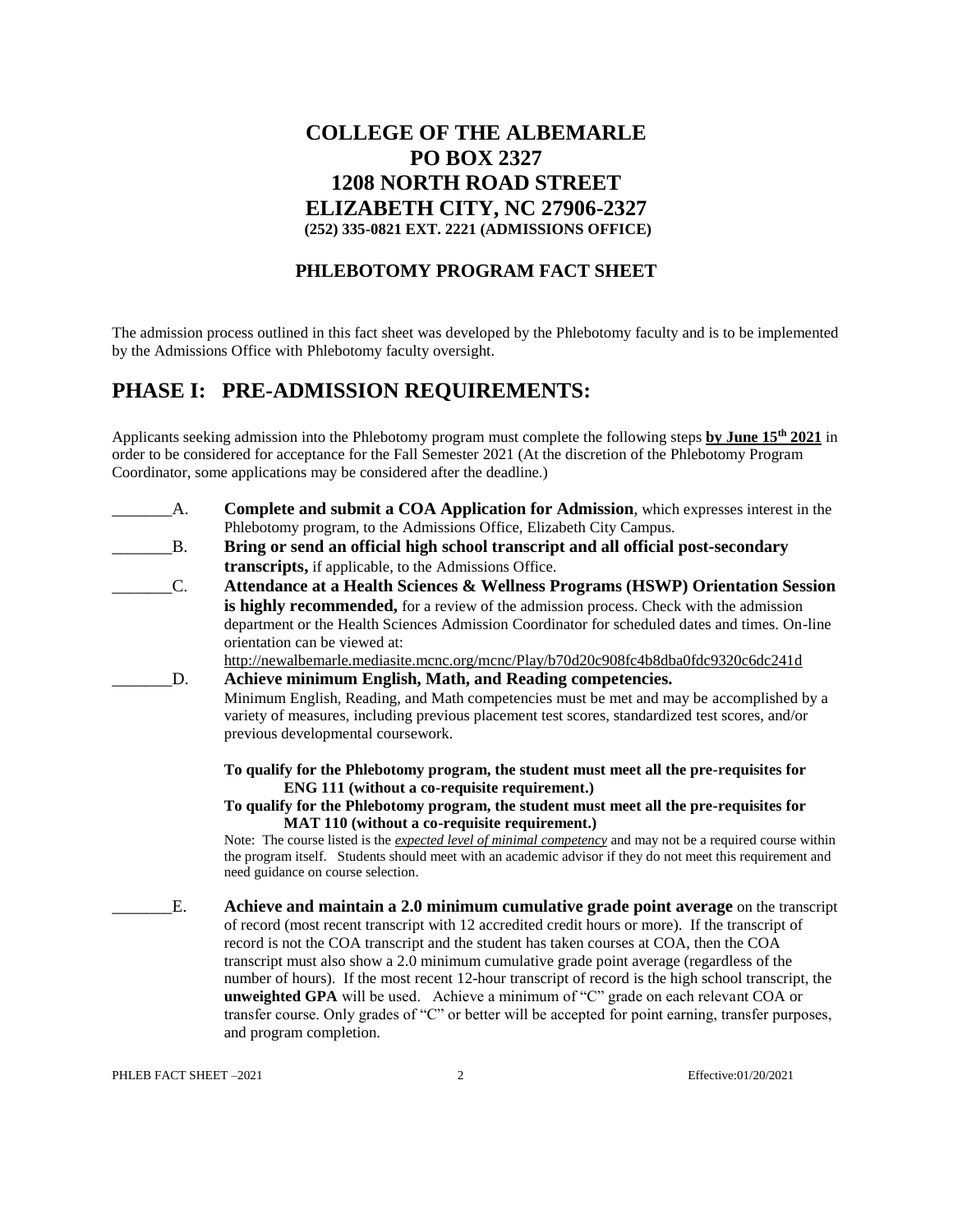\_\_\_\_\_\_\_ F. **Applicants must have completed one unit of biology in high school that counts as at least 1 full credit** on the transcript - or the equivalent at a post-secondary institution (BIO 090 or higher). An official transcript must be provided.

**REQUIREMENTS A, B, C, D, E, and F must be met in entirety before applicants may complete a Phlebotomy Application. Once students have met criteria A-F completely, they should contact the Health Sciences Admissions Technician (Annette Roberson, Ext 2221) for validation of requirements. One week after submitting validation forms, students may contact the HSWP Admissions & Advising Director (Owens Center, Office 107, Ext. 2304), who will confirm their form has been validated.**

# **PHASE II: PHLEBOTOMY APPLICATION REQUIREMENTS:**

- **\_\_\_\_\_\_**G. **COMPLETE THE PHLEBOTOMY ADMISSION APPLICATION. Once students have met all preadmission criteria A, B, C, D, E, and F – students must complete an application for the Phlebotomy Program.** Applications may be obtained from the Health Sciences Admission Technician's office (AE 133). Applications will only be given to students who demonstrate completion of preadmission requirements A-F. **Students should call the HSWP office to confirm their form has been received. Only those students who have completed an application form in its entirety will be considered for the admission process. Applications must be received in the HSWP Admissions & Advising Office (Owens Center, Office 107, Ext. 2304) by 4 p.m. on June 15th 2021.**
- **\_\_\_\_\_\_\_**H. **ATTEND THE PHLEBOTOMY PRE-ADMISSION MEETING.** After meeting the minimum PRE-ADMISSION qualifications for admission to the Phlebotomy program and submitting the Phlebotomy application, qualified applicants will receive a letter of notice and must attend a mandatory pre-admission meeting with the Phlebotomy faculty. The purpose of the pre-admission meeting is to inform prospective applicants about the Phlebotomy program and answer questions or concerns of the applicants.
	- **Applicants failing to report at the scheduled time for the pre-admission meeting will have their names withdrawn from consideration unless they have previously notified the** HSWP Administrative Assistant's office, Owens Center, Office 102, Extension 2283**.**
	- **It is the applicant's responsibility to maintain communication with the college via the Health Science Administrative Assistant's office, Owens Center, Office 102, Extension 2283.**

### **PHLEBOTOMY PROGRAM RANKING PROCESS**

All students who have met all the required academic and testing criteria, have a complete Phlebotomy application and validation form on file, have attended the pre-admission meeting, and have validated the accuracy of the compiled academic data will be ranked on a **first come-first serve basis, based on the date their validation form was submitted to the Health Sciences Admissions Technician** (Annette Roberson).

# **PHASE III: SELECTION PROCESS**

A. **Letters of contingent acceptance** will be sent to the top applicants for the number of program slots available.

PHLEB FACT SHEET -2021 3 Effective:01/20/2021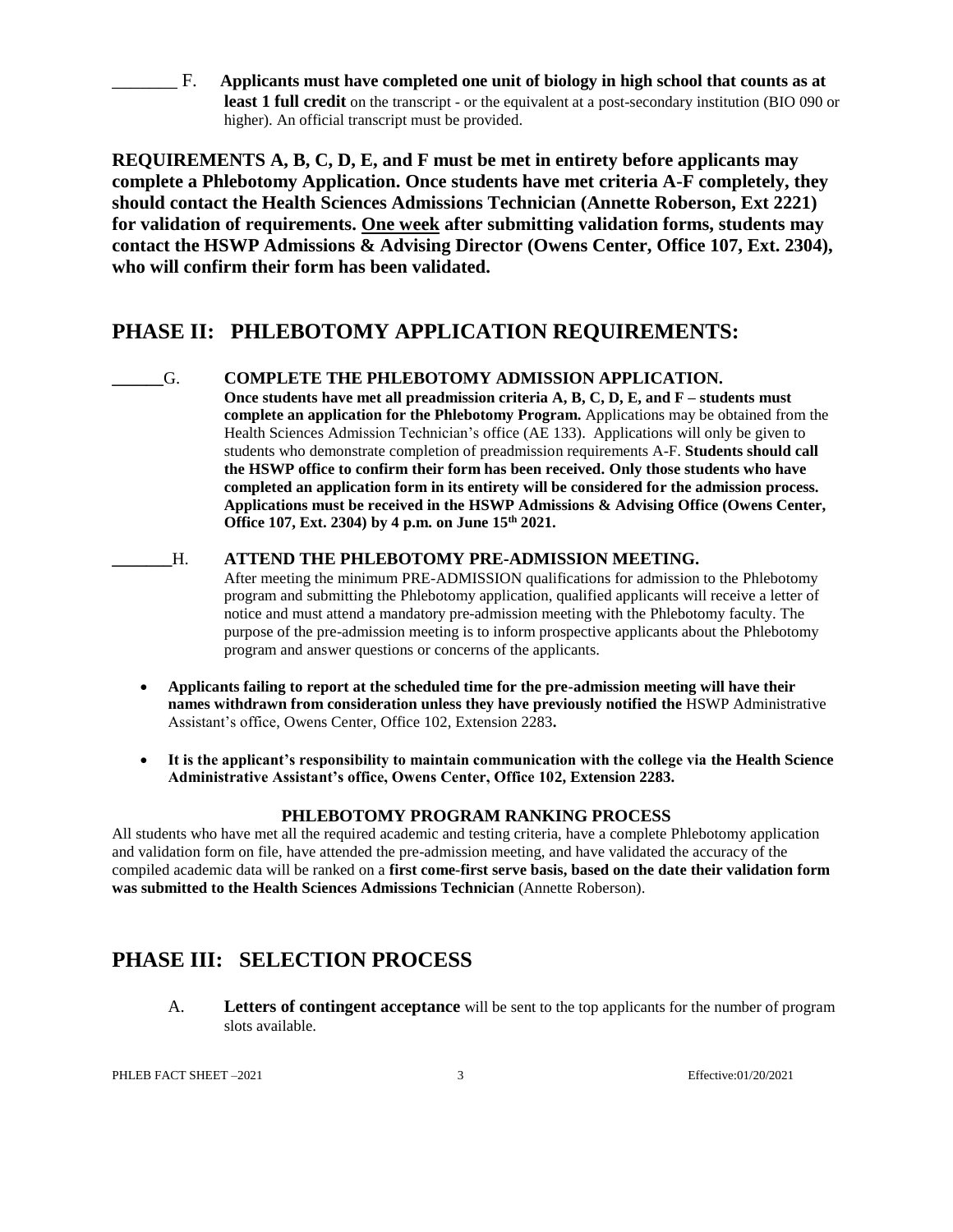- B. **Letters to other applicants who qualified,** but did not place within the allotted number of slots, will be sent and these applicants will be assigned an "alternate" number based on their dated validation form. It is from this alternate list that any vacancies that occur prior to the first day of classes may be filled at the discretion of the Phlebotomy Program Coordinator, whose decision is final, starting with "Alternate 1."
- C. **The admission process ceases and the alternate list is void beginning with the first day of class in fall semester.** Any qualified applicants or alternates who do not enter the program must begin the admission process again and resubmit all paperwork in order to be considered and re-compete for the next time the phlebotomy program is offered.

**An applicant who has concerns about the admissions process to the Phlebotomy Program should contact the Phlebotomy Program Coordinator (Owens Center, Office 207, Ext. 2999).**

# **OTHER IMPORTANT INFORMATION RELATED TO THE PHLEBOTOMY PROGRAM**

**Upon conditional acceptance, but prior to enrollment in the Phlebotomy program, applicants will be required to provide additional information including:**

- A. **The fully completed and signed COA health care examination form indicating physical and emotional health and record of immunizations. This must be submitted via the assigned third party vendor and available for review prior to the beginning of the PBT 101 Practicum. Students who do not meet this requirement may be dropped from consideration for the PBT program**, even if they have met all other criteria and have initially been accepted into the program. Students will be required to sign a release to allow the program to provide specific medical information that may be required by authorized clinical sites (example: immunizations record).
- B. **Criminal background check and/or drug testing** may be required by clinical sites prior to participation in the clinical component of this program. Progress toward graduation will be limited by any inability to complete the clinical portion of the program. Students with certain misdemeanor or felony convictions may have limited certification and employment opportunities.
- C. **Documentation of current BLS CPR Certification through the American Heart Association –** must be received by the MLT Program Coordinator prior to the beginning of the PBT 101 Practicum. Students who do not meet this requirement may be dropped from consideration for the PBT program, even if they have met all other criteria and have initially been accepted into the program.

# **READMISSION PROCESS**

#### **Definition of Re-Admit: A student who has previously been enrolled in any Phlebotomy Program.**

 Applicants applying for readmission into the first semester of the phlebotomy program should contact the Phlebotomy Program Coordinator (ext. 2999) for information concerning this special situation.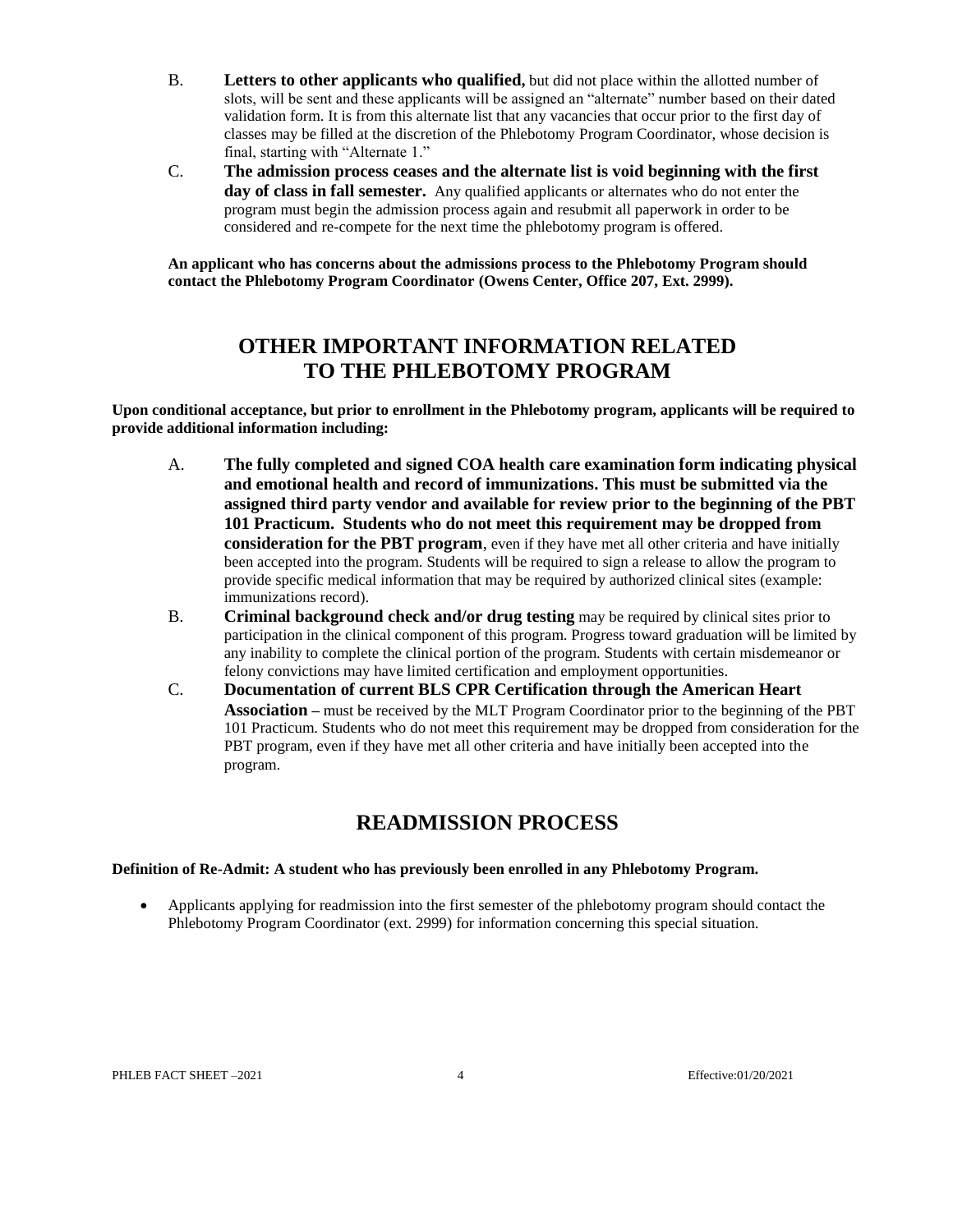| T HILDOLOHI I<br>- Curriculum Denema |                             |              |     |          |         |        |
|--------------------------------------|-----------------------------|--------------|-----|----------|---------|--------|
| Course                               | Title                       | <b>Class</b> | Lab | Clinical | Contact | Credit |
| ACA 111                              | College Student Success     |              |     |          |         |        |
| PBT 100*                             | Phlebotomy Technology       |              |     |          |         |        |
| PBT 101*                             | <b>Phlebotomy Practicum</b> |              |     |          |         |        |
| PSY 101 or                           | Applied Psychology          |              |     |          |         |        |
| PSY 150                              | General Psychology          |              |     |          |         |        |
| CIS 111                              | <b>Basic PC Literacy</b>    |              |     |          |         |        |
|                                      | <b>TOTAL CREDIT HOURS</b>   |              |     |          |         | 15     |

|                                     | <b>Certificate</b> |  |
|-------------------------------------|--------------------|--|
| <b>Phlebotomy Curriculum Schema</b> |                    |  |

**\***Students must be at least 18 years of age to take these courses.